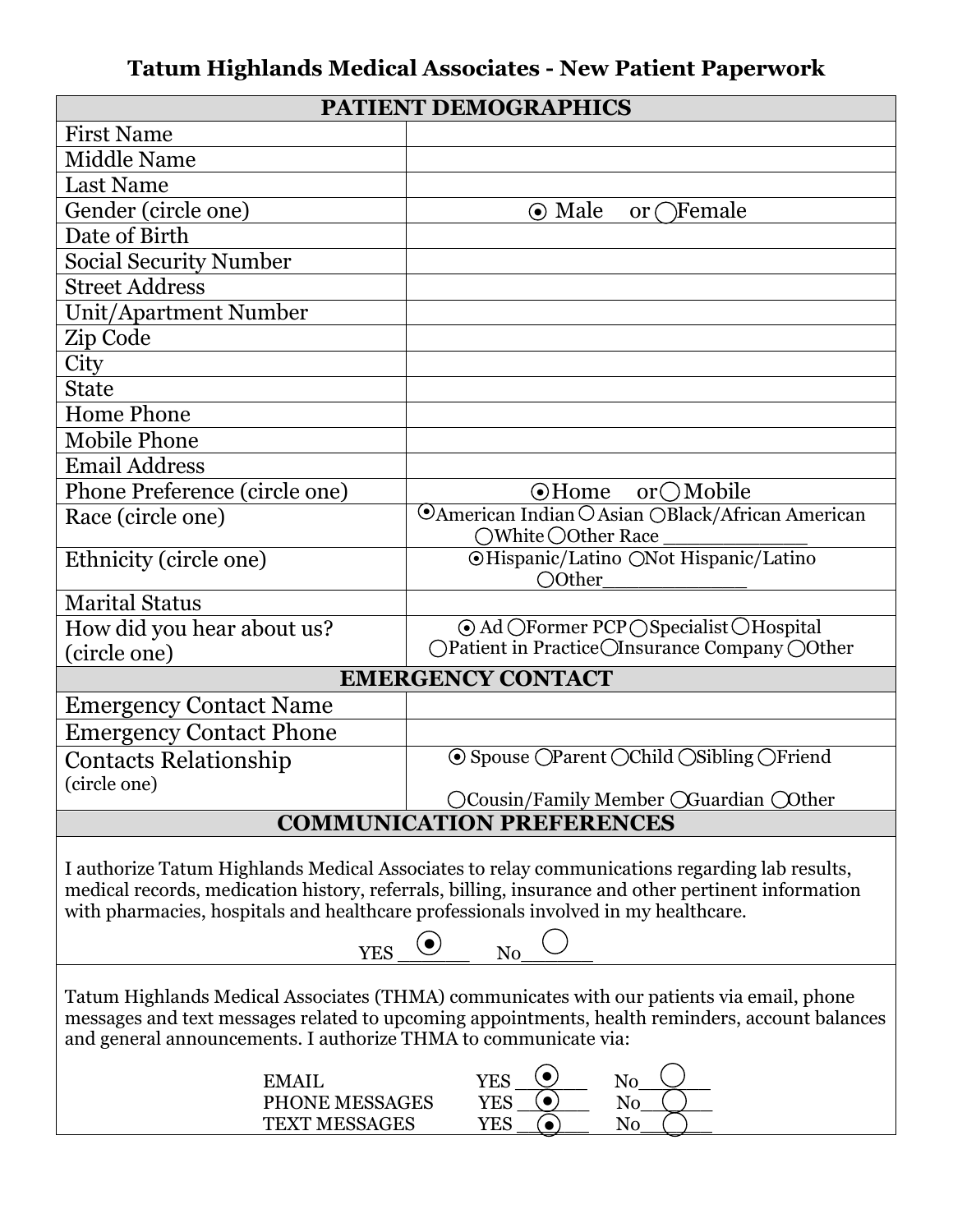I give Tatum Highlands Medical Associates permission to disclose medical and billing/account information to the following individual(s) on my behalf.

#### If left blank, we will only speak with the patient.

Name

Relationship to Patient

Phone Number

## **PATIENT PORTAL AND PRIVACY PRACTICES**

Our office uses a secure patient portal as another means of communication with our patients. Our portal is a secure communication link between you and our practice. You may utilize the portal to send messages to our staff, view health records and lab or diagnostic tests. In addition, you can view medication history and request refills on existing prescriptions.

However, please be advised that the patient portal is for routine matters and NOT for URGENT requests or questions. We do not diagnose or treat a patient via the portal or phone. Diagnosis and treatment of a condition require an office visit.

I had the opportunity to review and/or receive a copy of Tatum Highlands Medical Associates Privacy Practices, which is available and posted on their website at tatummedical.com If I wish to change my communication preferences at any time in the future, I must complete and sign a new release and communication form.

| <b>PRINT Patient's Name</b>             |                                        |
|-----------------------------------------|----------------------------------------|
| Patient's Date of Birth                 |                                        |
| <b>SIGNATURE of Patient or Guardian</b> |                                        |
| Today's Date                            |                                        |
|                                         | PRIMARY INSURANCE INFORMATION          |
| <b>Insurance Guarantor's Name</b>       |                                        |
| <b>Relationship to Patient</b>          |                                        |
| Guarantor's Date of Birth               |                                        |
| <b>Insurance Company</b>                |                                        |
| <b>Insurance Address</b>                |                                        |
| <b>Insurance Phone Number</b>           |                                        |
| <b>Guarantor's Employer</b>             |                                        |
| <b>Group Number</b>                     |                                        |
| Member/Policy ID Number                 |                                        |
|                                         | <b>SECONDARY INSURANCE INFORMATION</b> |
| <b>Insurance Guarantor's Name</b>       |                                        |
| <b>Relationship to Patient</b>          |                                        |
| <b>Guarantor's Date of Birth</b>        |                                        |
| <b>Insurance Company</b>                |                                        |
| <b>Insurance Address</b>                |                                        |
| <b>Insurance Phone Number</b>           |                                        |
| Guarantor's Employer                    |                                        |
| <b>Group Number</b>                     |                                        |
| Member/Policy ID Number                 |                                        |

\*\*We require proof of current/valid insurance cards at the time of service, please bring your photo ID and insurance card(s) to all office visits at Tatum Highlands Medical Associates.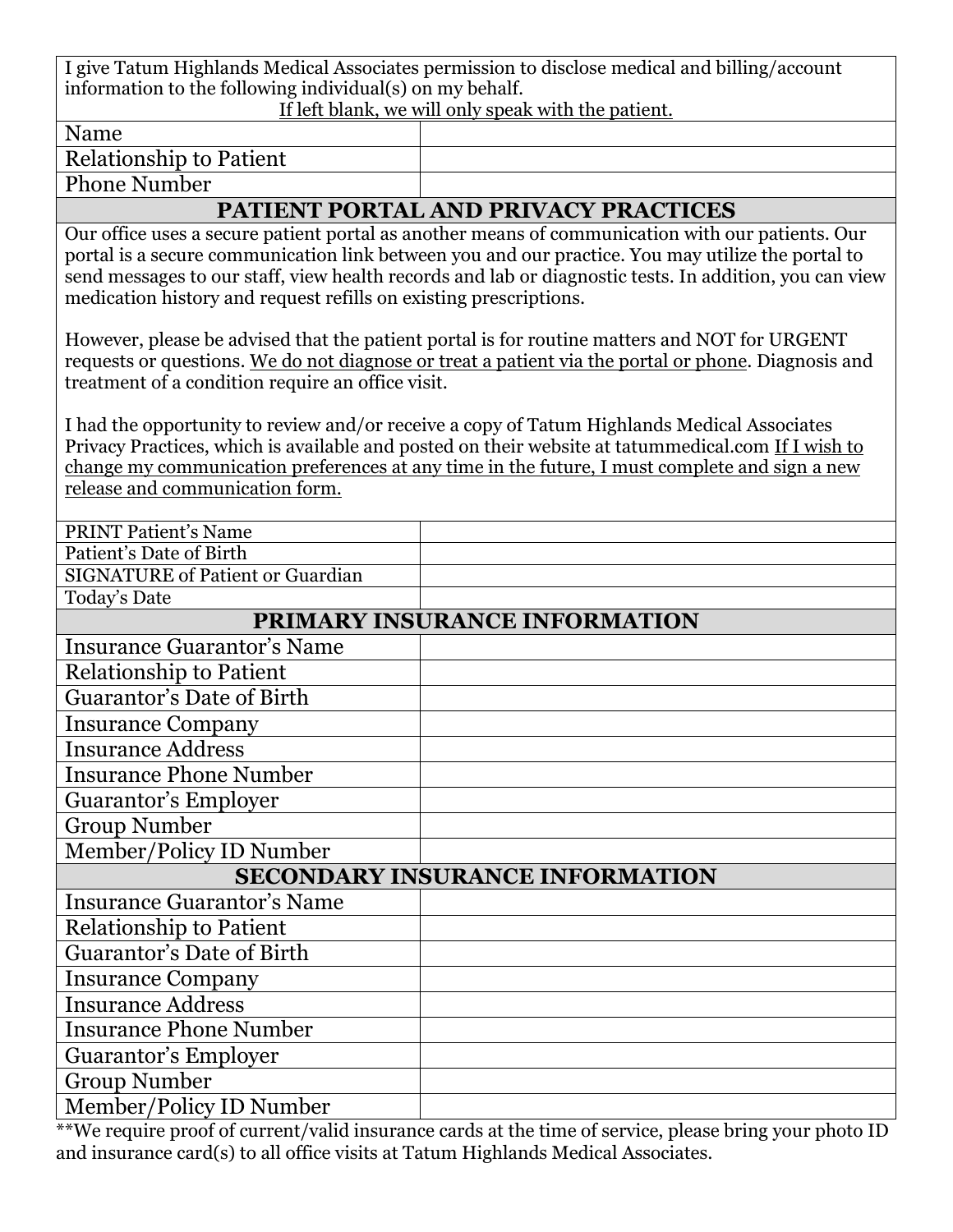## **MEDICAL HISTORY**

## **Previous and Other Healthcare Providers**

| <b>Previous Primary Care Physician:</b> | Phone:     |  |
|-----------------------------------------|------------|--|
| <b>Street Address:</b>                  | $\cup$ lty |  |

**Care Team: Please provide name, specialty and conditions being addressed by another health provider.**

| <b>Physician's Name</b> | <b>Specialty</b> |
|-------------------------|------------------|
|                         |                  |
|                         |                  |
|                         |                  |

### **Pharmacies and Medications**

| Do you have any medication allergies? $\odot$ YES $\bigcirc$ NO |  |
|-----------------------------------------------------------------|--|
| If yes, which medications are you allergic to?                  |  |

| <b>Local Pharmacy:</b>                          | <b>Phone:</b> |
|-------------------------------------------------|---------------|
| <b>Pharmacy Address or Major Cross Streets:</b> |               |
|                                                 |               |

| <b>Mail Order Pharmacy:</b> | Phone: |
|-----------------------------|--------|
| (If Applicable)             |        |

**Current Medications and/or Supplements**

| <b>Medication/Dosage/Instructions</b> | <b>Medication/Dosage/Instructions</b> | <b>Medication/Dosage/Instructions</b> |
|---------------------------------------|---------------------------------------|---------------------------------------|
|                                       |                                       |                                       |
|                                       |                                       |                                       |
|                                       |                                       |                                       |
|                                       |                                       |                                       |

### **Family Medical History**

| Do you have an immediate family member (parent, sibling, or child) with a history of the following |                                    |  |  |
|----------------------------------------------------------------------------------------------------|------------------------------------|--|--|
|                                                                                                    | conditions? (Check all that apply) |  |  |
| Cancer, if so type/when:                                                                           | Relationship to patient:           |  |  |
|                                                                                                    |                                    |  |  |
| <b>Diabetes</b>                                                                                    | Relationship to patient:           |  |  |
| <b>Heart Disease</b>                                                                               | Relationship to patient:           |  |  |
| <b>Kidney Disease</b>                                                                              | Relationship to patient:           |  |  |
| Obesity                                                                                            | Relationship to patient:           |  |  |
| <b>Psychiatric Disorder</b>                                                                        | Relationship to patient:           |  |  |

### **Surgical History**

| <b>Surgery and Date</b> | <b>Surgery and Date</b> | <b>Surgery and Date</b> |
|-------------------------|-------------------------|-------------------------|
|                         | <u>.</u>                | ້                       |
|                         |                         | J.                      |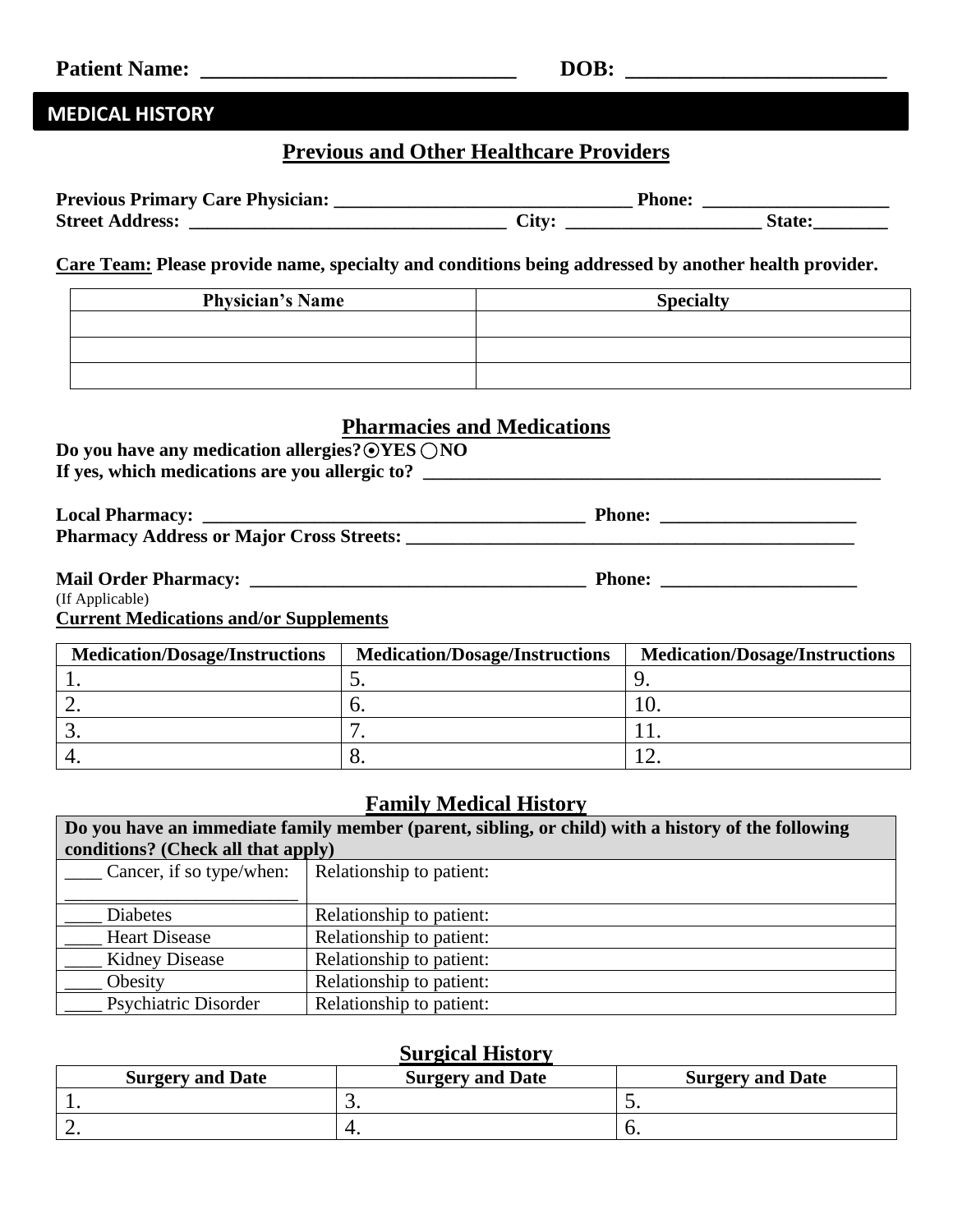## **MEDICAL HISTORY**

**Do you have any of the following conditions in your past or present medical history?(Check all that apply)**

| ADD/ADHD<br>П                         | <b>GOUT</b><br>П                      |
|---------------------------------------|---------------------------------------|
| <b>AIDS/HIV</b>                       | <b>HEADACHES</b><br>П                 |
| ABUSE/DOMESTIC VIOLENCE               | <b>HEART DISEASE</b><br>П             |
| ALLERGIES/HAYFEVER                    | <b>HEART PROBLEMS</b>                 |
| <b>ANEMIA</b><br>$\Box$               | <b>HEPATITIS</b><br>П                 |
| ANESTHESIA COMPLICATIONS              | <b>HIGH CHOLESTEROL</b>               |
| <b>ANXIETY DISORDER</b>               | <b>HOSPITALIZATIONS</b><br>П          |
| <b>ARTHRITIS</b>                      | <b>HYPERTENSION</b>                   |
| <b>ASTHMA</b>                         | <b>HYPERTYROIDISM</b>                 |
| <b>AUTISM SPECTRUM DISORDER (ASD)</b> | <b>HYPOTYROIDISM</b>                  |
| <b>BEDWETTING</b>                     | <b>INFERTILITY</b>                    |
| BIRTH DEFECTS/INHERTITED DISEASE      | <b>KIDNEY DISEASE</b>                 |
| <b>BLADDER OR KIDNEY PROBLEMS</b>     | <b>KIDNEY STONES</b>                  |
| <b>BLOOD DISEASES</b><br>П            | <b>LIVER DISEASE</b>                  |
| <b>BLOOD TRANSFUSION</b>              | <b>LUNG DISEASE</b>                   |
| <b>BREAST CANCER</b><br>П             | <b>MRSA EXPOSURE</b><br>П             |
| <b>BREAST PROBLEM</b>                 | <b>MENIERE'S DISEASE</b><br>Ш         |
| <b>COPD</b><br>П                      | <b>MENTAL DISORDER</b><br>П           |
| <b>CANCER</b><br>$\mathbf{L}$         | <b>MENTAL ILLNESS</b><br>$\mathbf{L}$ |
| <b>CHICKEN POX</b>                    | MUSCLE/JOINT/BONE PROBLEMS<br>П       |
| <b>CHRONIC EAR INFECTIONS</b>         | <b>OBESITY</b><br>$\mathbf{L}$        |
| <b>CONGESTIVE HEART FAILURE</b>       | <b>OSTEOPOROSIS</b><br>$\Box$         |
| <b>CONSTIPATION</b>                   | <b>OTHER</b><br>$\Box$                |
| <b>CORONARY ARTERY DISEASE</b>        | <b>OVARIAN CANCER</b><br>П            |
| <b>DEPRESSION</b>                     | <b>POLYPS</b><br>П                    |
| DEVELOPMENTAL/BEHAVIORAL              | PRE-ECLAMPSIA                         |
| <b>DIABETES</b>                       | PULMONARY EMBOLISM                    |
| DIFFICULTY SWALLOWING                 | REFLUX/GURD                           |
| <b>DIVERTICULITIS</b><br>П            | SEIZURES/EPILEPSY                     |
| <b>EAR/HEARING PROBLEMS</b><br>$\Box$ | <b>SKIN PROBLEMS</b>                  |
| <b>EATING DISORDER</b>                | <b>STROKE</b>                         |
| <b>ECZEMA</b>                         | <b>THROMBOPHILIAS</b>                 |
| <b>ENDOMETRIOSIS</b>                  | THYROID PROBLEMS                      |
| <b>FIBROMYALGIA</b>                   | <b>TUBERCULOSIS</b><br>$\mathbf{L}$   |
| <b>GI PROBLEMS</b>                    | <b>VARICOSITIES</b><br>П              |
|                                       | VISION OR EYE PROBLEMS<br>Ш           |

If cancer was selected, please indicate type: \_\_\_\_\_\_\_\_\_\_\_\_\_\_\_\_\_\_\_\_\_\_\_\_\_\_\_\_\_\_\_\_\_\_\_\_\_\_\_\_\_\_\_\_\_\_\_\_\_\_\_

Please list any other medical concerns or problems not listed above: \_\_\_\_\_\_\_\_\_\_\_\_\_\_\_\_\_\_\_\_\_\_\_\_\_\_\_\_\_\_\_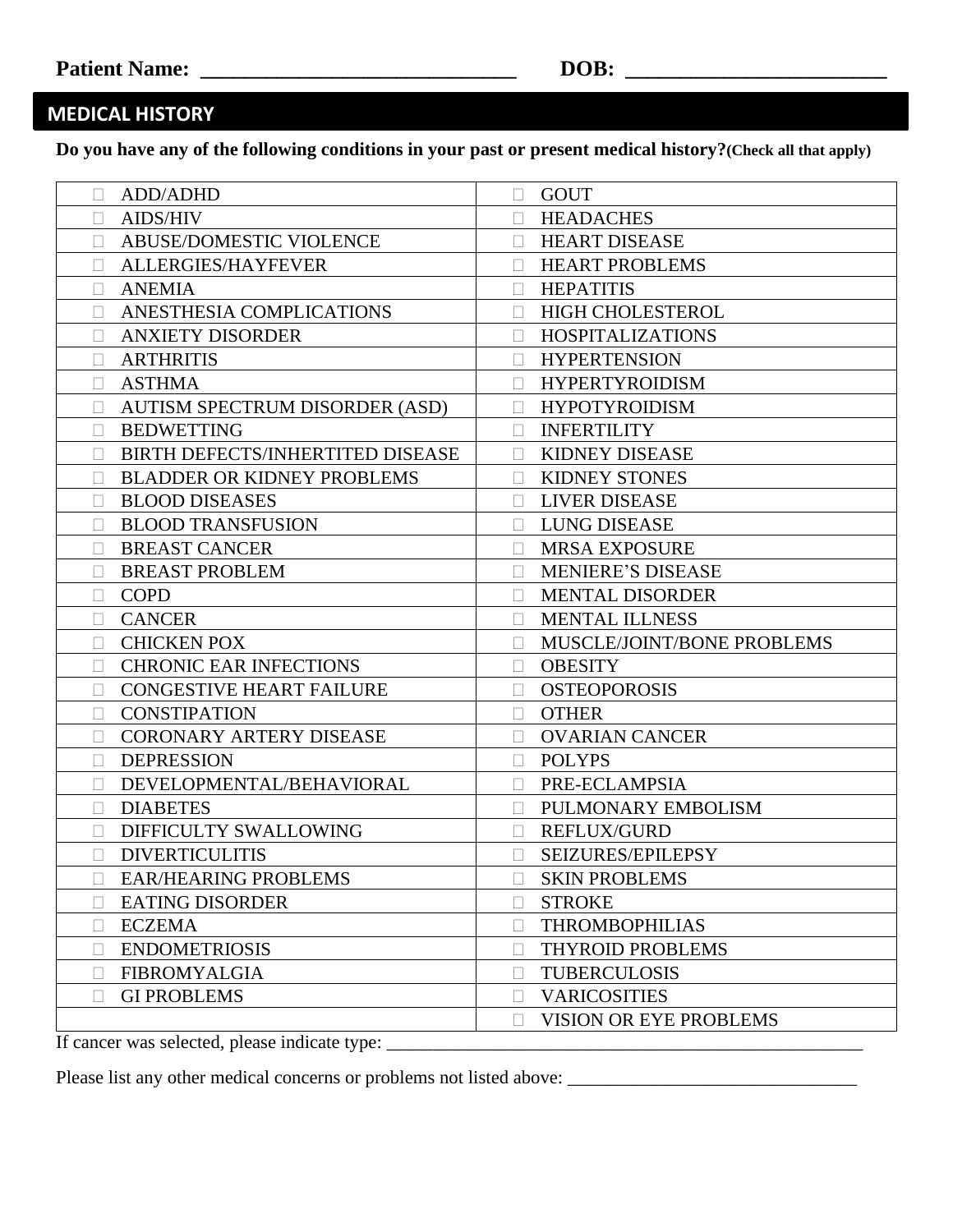### **MEDICAL HISTORY**

## **Social History**

What is your current relationship status? 
SMarried OSingle ODivorced OSeparated OWidowed ODomestic Partner

Are you sexually active? OYES ONO

What contraceptive method are you currently using? \_\_\_\_\_\_\_\_\_\_\_\_\_\_\_\_\_\_\_\_\_\_\_\_\_\_\_\_\_\_

**Do you have any children**? YES NO If yes, how many?\_\_\_\_\_\_\_\_\_\_\_\_\_\_\_\_\_\_\_\_\_\_\_\_\_\_\_\_\_\_\_\_\_\_\_\_\_\_ ●

**Do you or have you ever smoked tobacco?**  $\odot$ YES  $\odot$ NO If you quit, when did you quit?\_\_\_\_\_\_\_\_\_\_\_\_\_\_\_\_\_\_\_\_\_\_\_

**Do you or have you ever used any other forms of tobacco or nicotine?**  $\odot$  **YES ONO** 

What is your level of alcohol consumption? None OOccasional OModerate OHeavy

**Do you use any illicit or recreational drugs?**  $\odot$ **YES**  $\bigcirc$ **NO** 

#### **Patient Health Questionnaire (PHQ-9)**

#### **Over the last 2 weeks, how often have you been bothered by any of the following?**

|                                                                                                   | <b>NOT AT ALL</b> | <b>SEVERAL</b><br><b>DAYS</b> | <b>MORE THAN</b><br><b>HALF THE</b><br><b>DAYS</b> | <b>NEARLY</b><br><b>EVERY DAY</b> |
|---------------------------------------------------------------------------------------------------|-------------------|-------------------------------|----------------------------------------------------|-----------------------------------|
| Little interest or pleasure in doing things.                                                      |                   |                               |                                                    |                                   |
| Feeling down, depressed, or hopeless.                                                             |                   |                               |                                                    |                                   |
| Trouble falling or staying asleep or sleeping too<br>much.                                        |                   |                               |                                                    |                                   |
| Feeling tired or having little energy.                                                            | $\bullet$         |                               |                                                    |                                   |
| Poor appetite or overeating.                                                                      | D                 |                               |                                                    |                                   |
| Feeling bad about yourself or that you are a failure<br>or have let yourself or your family down. |                   |                               |                                                    |                                   |
| Trouble concentrating on things, such as reading or<br>watching TV.                               |                   |                               |                                                    |                                   |
| Moving or speaking slowly that other people have<br>noticed or being fidgety/restless.            |                   |                               |                                                    |                                   |
| Thoughts that you would be better off dead or of<br>hurting yourself in some way.                 |                   |                               |                                                    |                                   |

*I consent to medical treatment and agree to pay all charges, deductibles, and/or copayments at the time of service. Tatum Highlands Medical Associates may release any necessary medical information to my insurance company to process claims. I authorize my health insurance company to make payments directly to Tatum Highlands Medical Associates for applicable medical benefits and costs associated with my care. I give Tatum Highlands Medical Associates authorization to receive and provide medical information from hospitals, urgent care facilities, and medical specialists who are involved in my medical care.*

\_\_\_\_\_\_\_\_\_\_\_\_\_\_\_\_\_\_\_\_\_\_\_\_\_\_\_\_\_\_\_\_\_\_\_ \_\_\_\_\_\_\_\_\_\_\_\_\_\_\_\_\_\_\_\_\_\_\_\_\_\_\_\_\_\_\_\_\_\_\_ \_\_\_\_\_\_\_\_\_\_\_\_\_\_\_\_\_\_\_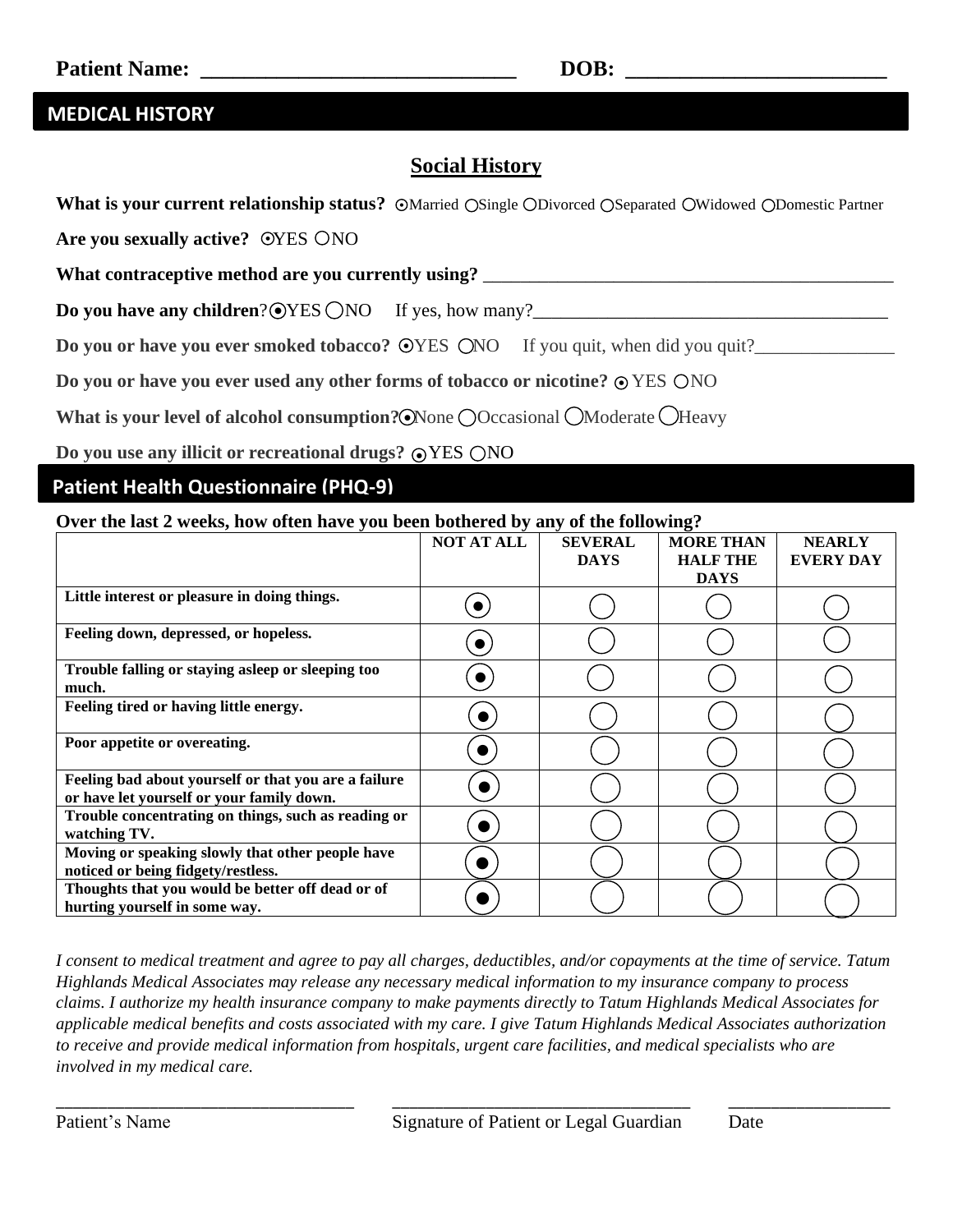#### **TATUM HIGHLANDS MEDICAL ASSOCIATES OFFICE POLICIES**

Thank you for choosing Tatum Highlands Medical Associates and for trusting us with your healthcare needs.

- 1. **FINANCIAL POLICY:** Please bring your photo ID and insurance card to each office visit. If your insurance changes, please verify our practice has a contract with your new plan. If your insurance plan requires a copayment for office visits or you have an unmet deductible, **payment is due at the time of service**. Your insurance company may not cover all your healthcare costs. Your policy is a contract between you and your insurance company. It is your responsibility to know your policy and benefits and that you understand you are required to pay out of pocket for non-covered or denied services. In addition, unpaid account balances may be given to our outside collection agency and a collection transfer fee of \$45.00 will be added to your account balance.
- **2. CANCELLATION POLICY:** We see our patients by appointment only and that time is set aside for you. Therefore, when you do not show for an appointment or cancel with less than 24-hour notice, it is a loss for our practice and more importantly it is an appointment we could have used for another patient. If you do not cancel an appointment with at least 24-hour notice or no show for any appointment, you will be charged \$25.00.
- **3. TREATMENT PLANS:** We do not diagnose or treat over the phone. You need to be a patient of record and have an office visit with our provider, so we can appropriately diagnose and treat your symptoms and condition. Your compliance with outlined treatment plans and being an advocate for yourself is an important part of your overall healthcare. If you have questions or concerns about your plan of care or have not received results from labs, imaging, and other diagnostic tests you should contact our office to ensure you get the care and/or obtain results of any pending labs, images, tests, medical orders, or referrals.
- **4. MEDICATION REFILLS**: It is your responsibility to keep track of your medication supply. For refills on existing prescriptions, you can call your pharmacy directly, request via the patient portal or call our office during normal business hours. Messages left for our Medical Assistants will be addressed within 48 hours. Requests left after normal business hours, on weekends or on holidays will be addressed the next business day.

*Please note, some medications and all controlled substances require an appointment with your provider at least every 90 days and many others require an appointment every 180 days, so scheduling routine visits will be necessary if you are prescribed maintenance medications.* 

- **5. PATIENT PORTAL:** Our patient portal is available to access patient information, ask clinical questions, and request prescription refills. However, **the patient portal is for routine matters and NOT for URGENT or EMERGENT requests or questions**. We DO NOT diagnose or treat over the patient portal. Information left on the portal will be addressed within 48 hours. If a request is left after normal business hours, on weekends or on holidays the request will be addressed on the next business day.
- **6. AFTER HOURS:** The provider on call is available for urgent and emergent problems only and is not available for routine matters such as discussing labs, x-rays, or refilling prescriptions. If you require urgent medical attention, please call 911 or go to your nearest Emergency Department or Urgent Care.
- **7. TREATMENT OF MINORS:** Patients under 18 must be accompanied by their parent or legal guardian.
- **8. MEDICAL RECORDS:** If you request copies of your medical records, we provide the first 5 pages free of charge. However, if your records exceed five pages you will be charged a \$25.00 fee.
- **9. FORMS:** Your provider is willing to complete medical forms you may need for FMLA, Short- or Long-Term Disability, and other medically necessary forms, however there will be a \$25.00 fee for forms of this nature and will is payable when forms are dropped off. Completed forms will be available for pick up within 72 hours after they are received in our office.

#### **By signing below, I acknowledge that I have read and understand the Office Financial Policies outlined above.**

\_\_\_\_\_\_\_\_\_\_\_\_\_\_\_\_\_\_\_\_\_\_\_\_\_\_\_\_\_\_\_\_\_\_\_ \_\_\_\_\_\_\_\_\_\_\_\_\_\_\_\_\_\_\_\_\_\_\_\_\_\_\_\_\_\_\_\_\_\_\_ \_\_\_\_\_\_\_\_\_\_\_\_\_\_\_\_\_\_\_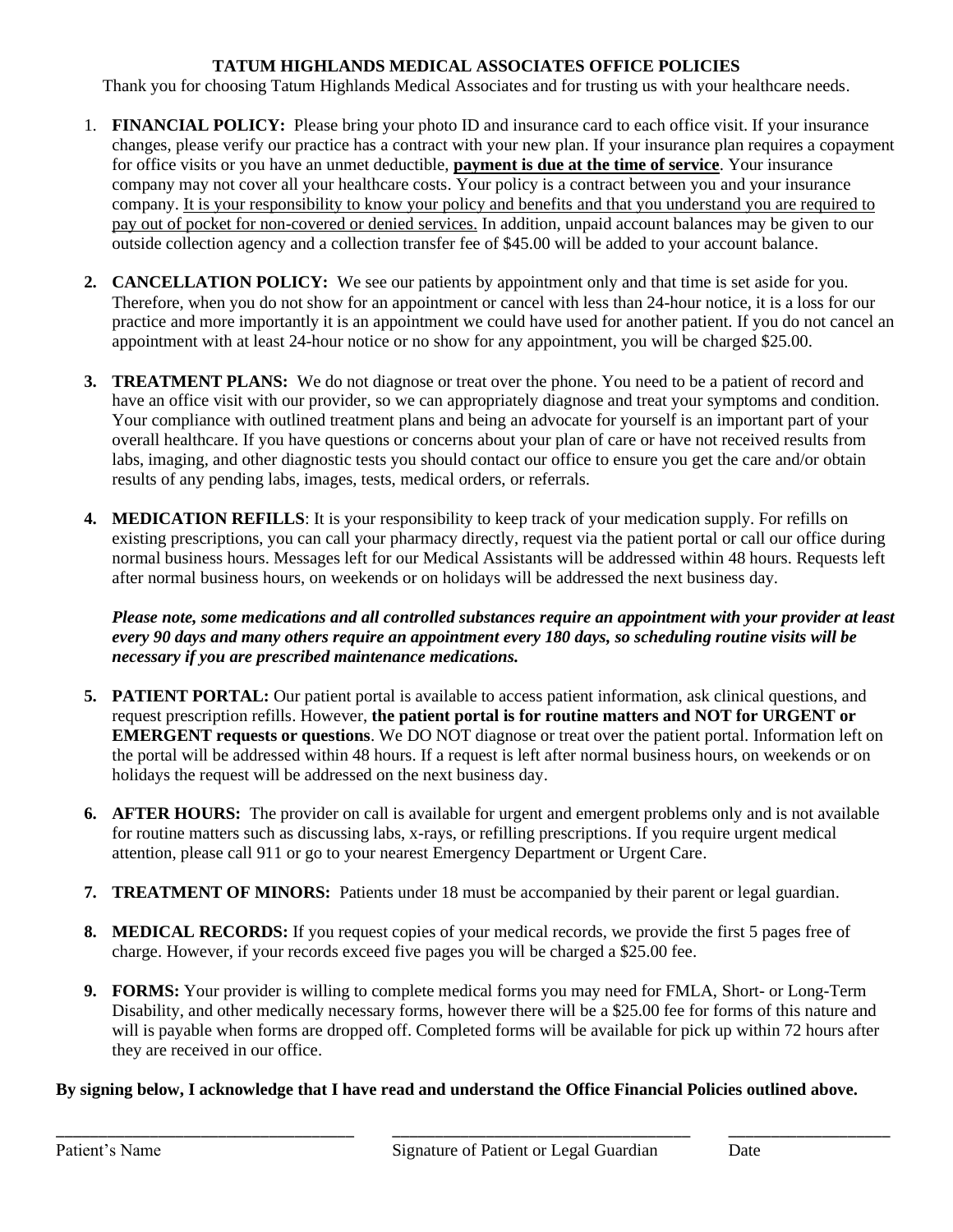

# **Civility Policy**

To our valued patients,

At Tatum Highlands Medical Associates, we train our staff to be respectful and courteous to each other and to our patients. Our employees play an important role in your care and as an extension of our providers they too need to be treated with respect.

Our *Civility Policy* is intended to promote a culture based upon mutual respect and professional communication. As your healthcare team we understand the importance of our relationship with our patients. Our goal is to provide exceptional patient care for the overall health and well-being of our patients and to provide a safe and respectful work environment for our staff and patients.

Our *Civility Policy* has no tolerance for disrespect. Therefore, we expect all parties to speak and act in a respectful manner. This policy does not permit the use of disrespectful or condescending language to staff, providers, or patients. Minor issues will be addressed in the spirit of conflict resolution, but egregious violations may result in patients or staff being dismissed from our practice.

We recognize you have a choice in your healthcare provider, and we appreciate that you have chosen our practice. However, to continue our healthcare relationship we need our patients and staff to agree to our policy. If for some reason our *Civility Policy* is not agreeable for you, we will be happy to forward your records to a practice that is more suitable to your needs.

We look forward to working together and addressing the healthcare needs for you and your family.

Respectfully,

*Peter F. Levins, M.D.*

Peter F. Levins, M.D. Medical Director Tatum Highlands Medical Associates

**I acknowledge that I have read, understand, and agree to abide by Tatum Highlands Medical Associates' Civility Policy. Failure to abide by the policy as outlined above may result in dismissal from this practice.**

**\_\_\_\_\_\_\_\_\_\_\_\_\_\_\_\_\_\_\_\_\_\_\_\_\_\_\_\_\_\_\_\_\_\_\_ \_\_\_\_\_\_\_\_\_\_\_\_\_\_\_\_\_\_\_\_\_\_\_\_\_\_\_\_\_\_\_\_\_\_\_ \_\_\_\_\_\_\_\_\_\_\_\_\_\_\_\_\_\_\_**

**PRINT Patient's Name SIGNATURE of Patient or Guardian Date**